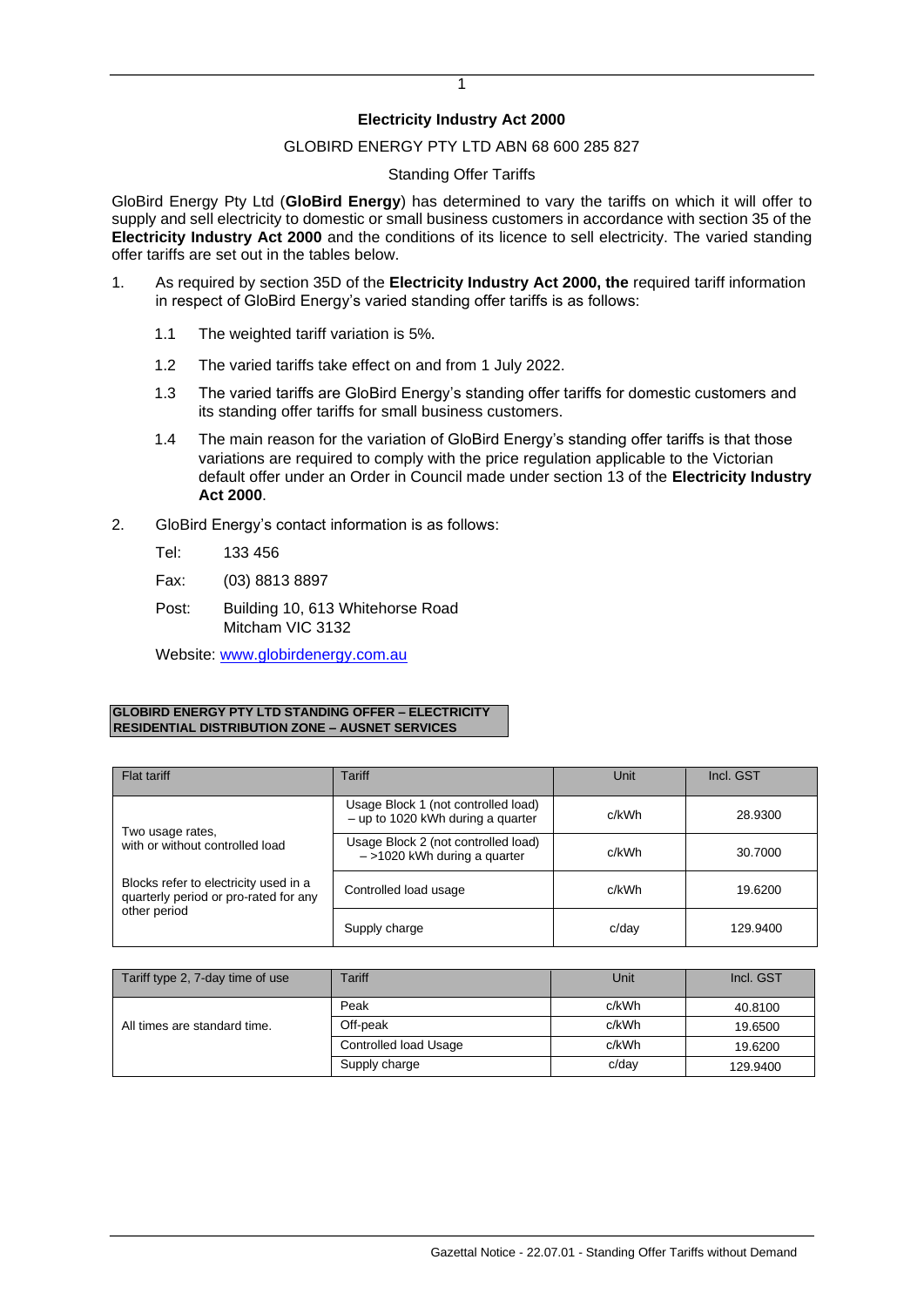#### **GLOBIRD ENERGY PTY LTD STANDING OFFER – ELECTRICITY RESIDENTIAL DISTRIBUTION ZONE – CITIPOWER**

| <b>Flat tariff</b>                              | Tariff                      | Unit  | Incl. GST |
|-------------------------------------------------|-----------------------------|-------|-----------|
| Single rate, with or without controlled<br>load | Usage (not controlled load) | c/kWh | 21.7000   |
|                                                 | Controlled load usage       | c/kWh | 15.6600   |
|                                                 | Supply charge               | c/day | 116.2300  |

| Tariff type 2, 7-day time of use | Tariff        | Unit  | Incl. GST |
|----------------------------------|---------------|-------|-----------|
| All times are standard time.     | Peak          | c/kWh | 30.2100   |
|                                  | Off-peak      | c/kWh | 17.3500   |
|                                  | Supply charge | c/dav | 116.2300  |

## **GLOBIRD ENERGY PTY LTD STANDING OFFER – ELECTRICITY RESIDENTIAL DISTRIBUTION ZONE – JEMENA**

| Flat tariff                                     | Tariff                      | Unit  | Incl. GST |
|-------------------------------------------------|-----------------------------|-------|-----------|
| Single rate, with or without controlled<br>load | Usage (not controlled load) | c/kWh | 23.2200   |
|                                                 | Controlled load usage       | c/kWh | 17.6100   |
|                                                 | Supply charge               | c/dav | 115,7700  |

| Tariff type 2, 7-day time of use | Tariff        | Unit  | Incl. GST |
|----------------------------------|---------------|-------|-----------|
|                                  | Peak          | c/kWh | 29,6700   |
| All times are standard time.     | Off-peak      | c/kWh | 18.2300   |
|                                  | Supply charge | c/dav | 115,7700  |

## **GLOBIRD ENERGY PTY LTD STANDING OFFER – ELECTRICITY RESIDENTIAL DISTRIBUTION ZONE – POWERCOR**

| Flat tariff                                     | Tariff                      | Unit  | Incl. GST |
|-------------------------------------------------|-----------------------------|-------|-----------|
| Single rate, with or without controlled<br>load | Usage (not controlled load) | c/kWh | 23.3300   |
|                                                 | Controlled load usage       | c/kWh | 16.5600   |
|                                                 | Supply charge               | c/dav | 131.0200  |

| Tariff type 2, 7-day time of use | Tariff        | Unit  | Incl. GST |
|----------------------------------|---------------|-------|-----------|
| All times are standard time.     | Peak          | c/kWh | 32.6800   |
|                                  | Off-peak      | c/kWh | 18.5500   |
|                                  | Supply charge | c/dav | 131.0200  |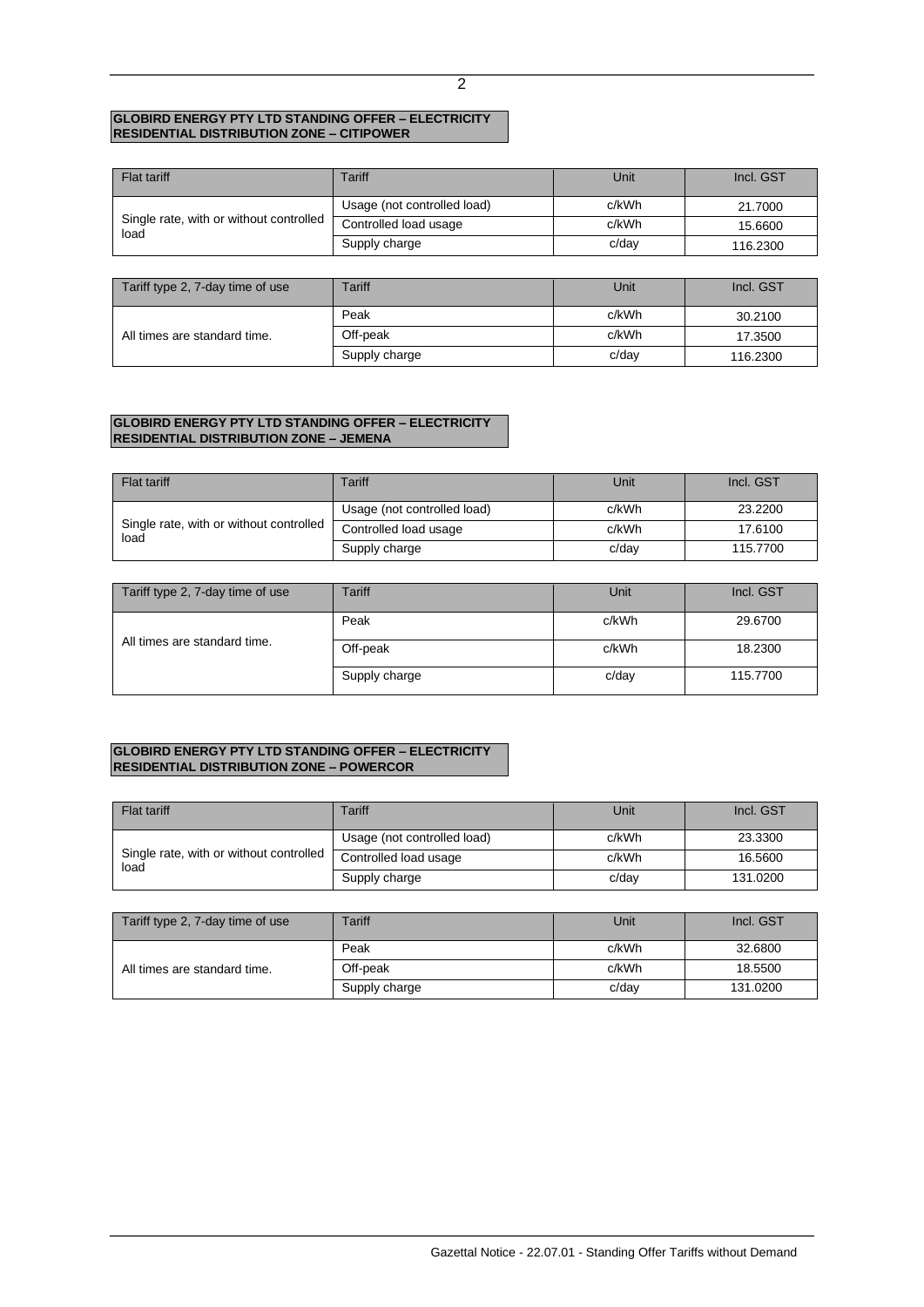## **GLOBIRD ENERGY PTY LTD STANDING OFFER – ELECTRICITY RESIDENTIAL DISTRIBUTION ZONE – UNITED ENERGY**

| <b>Flat tariff</b>                              | Tariff                      | Unit  | Incl. GST |
|-------------------------------------------------|-----------------------------|-------|-----------|
| Single rate, with or without controlled<br>load | Usage (not controlled load) | c/kWh | 23,2700   |
|                                                 | Controlled load usage       | c/kWh | 16.3100   |
|                                                 | Supply charge               | c/dav | 107.5300  |

| Tariff type 2, 7-day time of use | Tariff        | Unit  | Incl. GST |
|----------------------------------|---------------|-------|-----------|
| All times are standard time.     | Peak          | c/kWh | 32.5100   |
|                                  | Off-peak      | c/kWh | 18.3100   |
|                                  | Supply charge | c/dav | 107.5300  |

### **GLOBIRD ENERGY PTY LTD STANDING OFFER – ELECTRICITY SMALL BUSINESS DISTRIBUTION ZONE – AUSNET SERVICES**

| Flat tariff                                                                                   | Tariff                                               | Unit  | Incl. GST |
|-----------------------------------------------------------------------------------------------|------------------------------------------------------|-------|-----------|
| Two usage rates,<br>with or without controlled load                                           | Usage Block 1<br>$-$ up to 1020 kWh during a quarter | c/kWh | 33.0800   |
| Blocks refer to electricity used in<br>a quarterly period or prorated for<br>any other period | Usage Block 2<br>$-$ >1020 kWh during a quarter      | c/kWh | 36.6300   |
|                                                                                               | Supply charge                                        | c/day | 129.9400  |

| Tariff type 2, 5-day time of use                               | Tariff        | Unit  | Incl. GST |
|----------------------------------------------------------------|---------------|-------|-----------|
| All times are standard time<br>Total annual usage $\leq$ 40MWh | Peak          | c/kWh | 35,2100   |
|                                                                | Off-peak      | c/kWh | 18.1700   |
|                                                                | Supply charge | c/dav | 129.9400  |

### **GLOBIRD ENERGY PTY LTD STANDING OFFER – ELECTRICITY SMALL BUSINESS DISTRIBUTION ZONE – CITIPOWER**

| <b>Flat tariff</b>                                                                 | Tariff        | Unit  | Incl. GST |
|------------------------------------------------------------------------------------|---------------|-------|-----------|
| Single rate, with or without<br>controlled load<br>Total annual usage $\leq$ 40MWh | Usage         | c/kWh | 21.6600   |
|                                                                                    | Supply charge | c/day | 138,6000  |

| Tariff type 2, 5-day time of use                               | Tariff        | Unit     | Incl. GST |
|----------------------------------------------------------------|---------------|----------|-----------|
| All times are standard time<br>Total annual usage $\leq$ 40MWh | Peak          | c/kWh    | 27,8500   |
|                                                                | Off-peak      | c/kWh    | 15.7500   |
|                                                                | Supply charge | $c$ /day | 138,6000  |